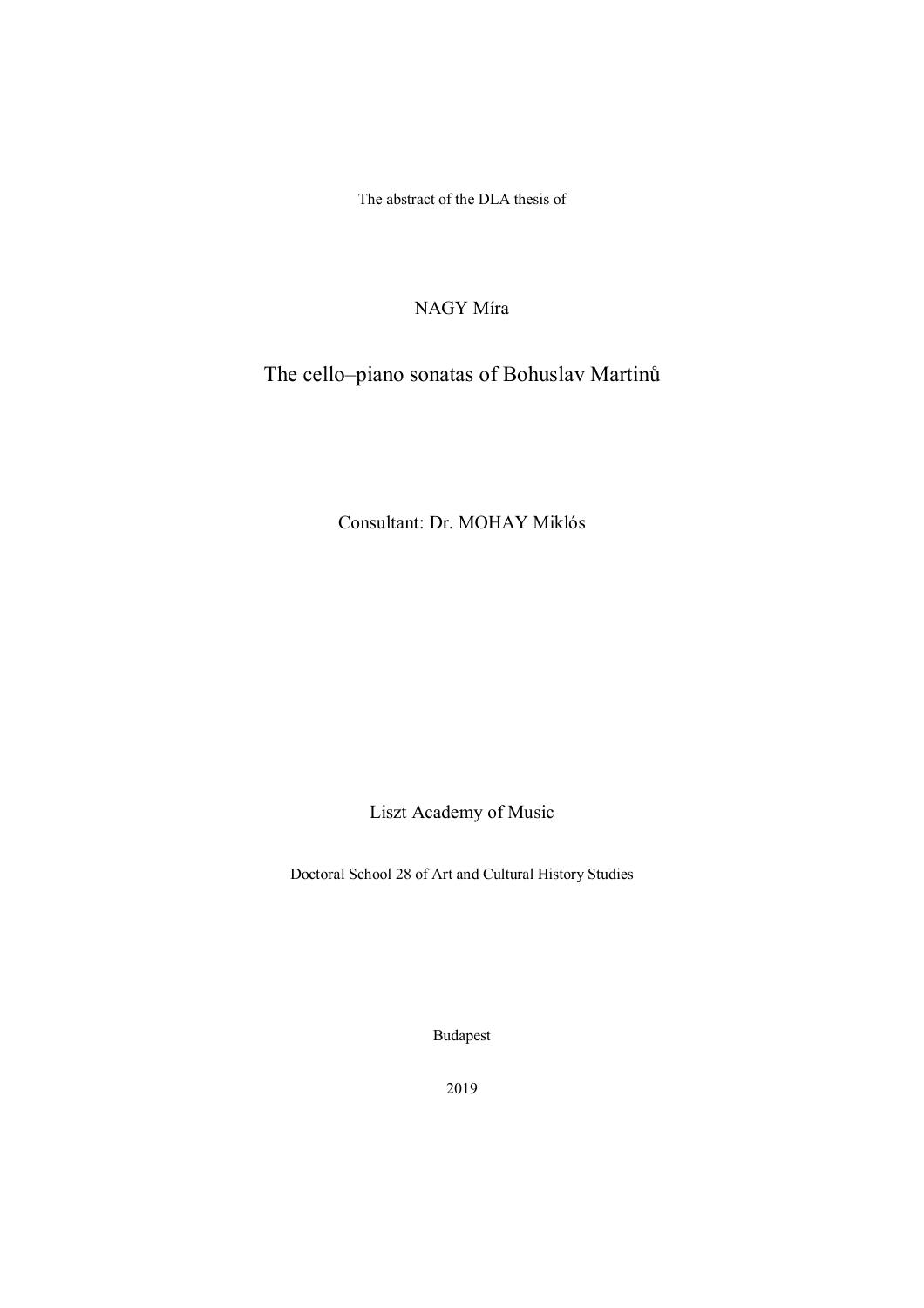## **I. The background of the research**

The life and art of Bohuslav Martinů is a blank spot for Hungarian music lovers as his oeuvre is almost completely unexplored in Hungary. One of the main goals of this thesis is to broaden the scope of literature available in Hungarian about Martinů. That is why I decided to dedicate a chapter in the beginning of my thesis to briefly outlining his life, whereas the goal of the chapter on the stylistic elements of his music is to give a general and comprehensive picture of his work.

In my thesis, I try to analyse the three cello-piano sonatas presenting these pieces in detail and examining their compositional structure, rhythmic complexity and harmony. Until 2019, no in-depth analysis of these three sonatas have been written. I try to present the three cello-piano sonatas in more detail than the currently available works on these pieces relying mostly on my own observations and findings especially about *Sonata No.1*. Due to size limitations of the thesis, the analysis of *Sonatas No.2* and *No.3* are less detailed.

### **II. Sources**

The chapters on Martinů's life and the stylistic elements of his music are primarily based on the following works:

Jennifer Crane-Waleczek: *An Overview of Bohuslav Martinů's Piano Style with a Guide to Analysis and Interpretation of the Fantasie et Toccata, H. 281*. DMA thesis, Arizona State University, 2011.

Brian Large: *Martinů*. New York: Holmes and Meier Publishers, 1976.

Jaroslav Mihule: *Bohuslav Martinů*. Praha: Supraphon, 1966.

Miloš Šafránek: *Bohuslav Martinů. His Life and Works.* London: Allan Wingate, 1961.

Miloš Šafránek: *Bohuslav Martinů. The Man and His Music.* Scott Goddard (ed): Contemporary Composers. London: Dennis Dobson Limited Edition, 1946.

I made my analysis on the basis of the sheet music that were available at the time of writing my thesis, but these are not Urtext editions and probably contain some mistakes. The critical edition, however, is under preparation at Bärenreiter. They are planning to publish the complete works in about 100 volumes, 7 of which had been published by the time this thesis was finished (between 2015 and 2019) but these did not include the cello–piano sonatas.

The list of sheet music used:

1<sup>ère</sup>Sonate pour violoncelle et piano. Paris: Éditions Heugel, 1949. HE31218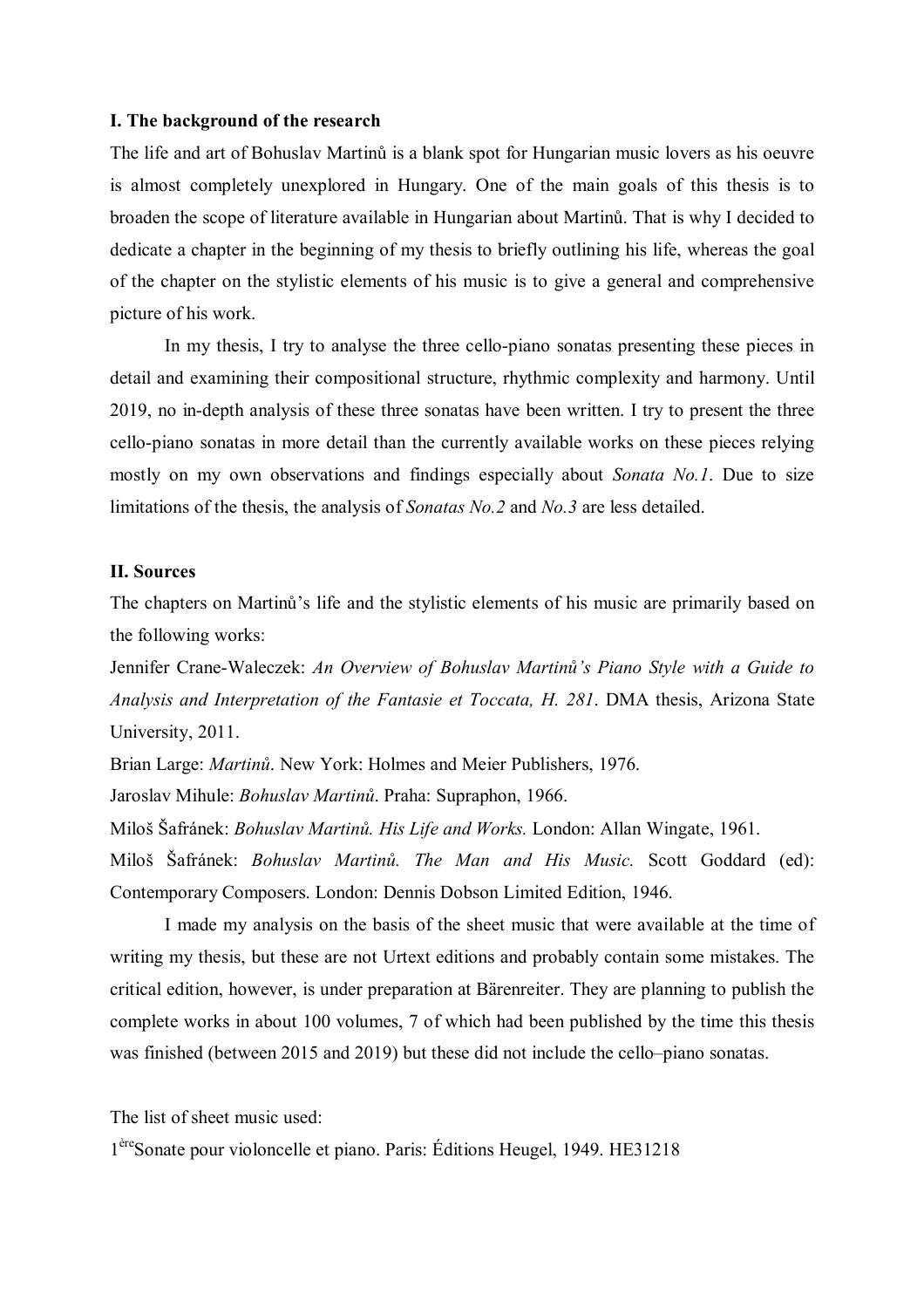Sonata No. 2 for Violoncello and Piano. New York: Associated Music Publishers, 1944. A.S.194312

Sonáta č. 3 pro violoncello a klavír. Praha: Edition Bärenreiter, 2002. H7893

Besides the sheet music listed above, I also relied on the following theses in my analysis: Janice Tritschler McDivitt: *Bohuslav Martinů: The Compositions for Violoncello*. DMA thesis, University of Arizona, 1983.

Meghan Anne Carey: *Bohuslav Martinů and His First Cello Sonata: A Performance Guide*. DMA thesis, Florida State University, 2017.

### **III. Method**

The significant amount of stylistic influences that can be discovered in his works and that are discussed in the chapter on the stylistic elements of Martinů's music raise the question on what basis you can analyse his works in general, and the three cello-piano sonatas in particular. This thesis discusses the sonatas in a classical approach highlighting the nontraditional characteristics and the typical features of the composer.

This thesis does not focus on how "Czechness" appears in Martinů's art. This could be a topic of a dedicated research and, even then, it would probably be impossible to trace back which exact folk songs the composer might have heard, the work of which Czech composers he knew, which pieces of church music he could have encountered and then which elements he used – consciously or unconsciously – in his own works. Especially since, as Michael Beckerman points out in his paper *In Search of Czechness in Music*, "Czechness" comes from the individual context and is not an objective collection of musical material.

I illustrate musical material, motifs and connections appearing in the pieces with sheet music examples.

## **IV. Findings**

The cello-piano sonatas are the impressions of situations in Martinů's life through which the unique and special musical world of their composer takes shape. Their analysis reveals typical features of the composer like the use of his cell technique, bi- and polytonality, moving tonal centres, modal scales and church cadences. Sudden harmonic changes, mixtures, modal chords, chromatic slides, organ points, scale motives and irregular closes are just as characteristic of his music as imitation, song-like composition, rhythmic complexity with shifts of accents within the bar and metric displacement, syncopation, meter-changing themes,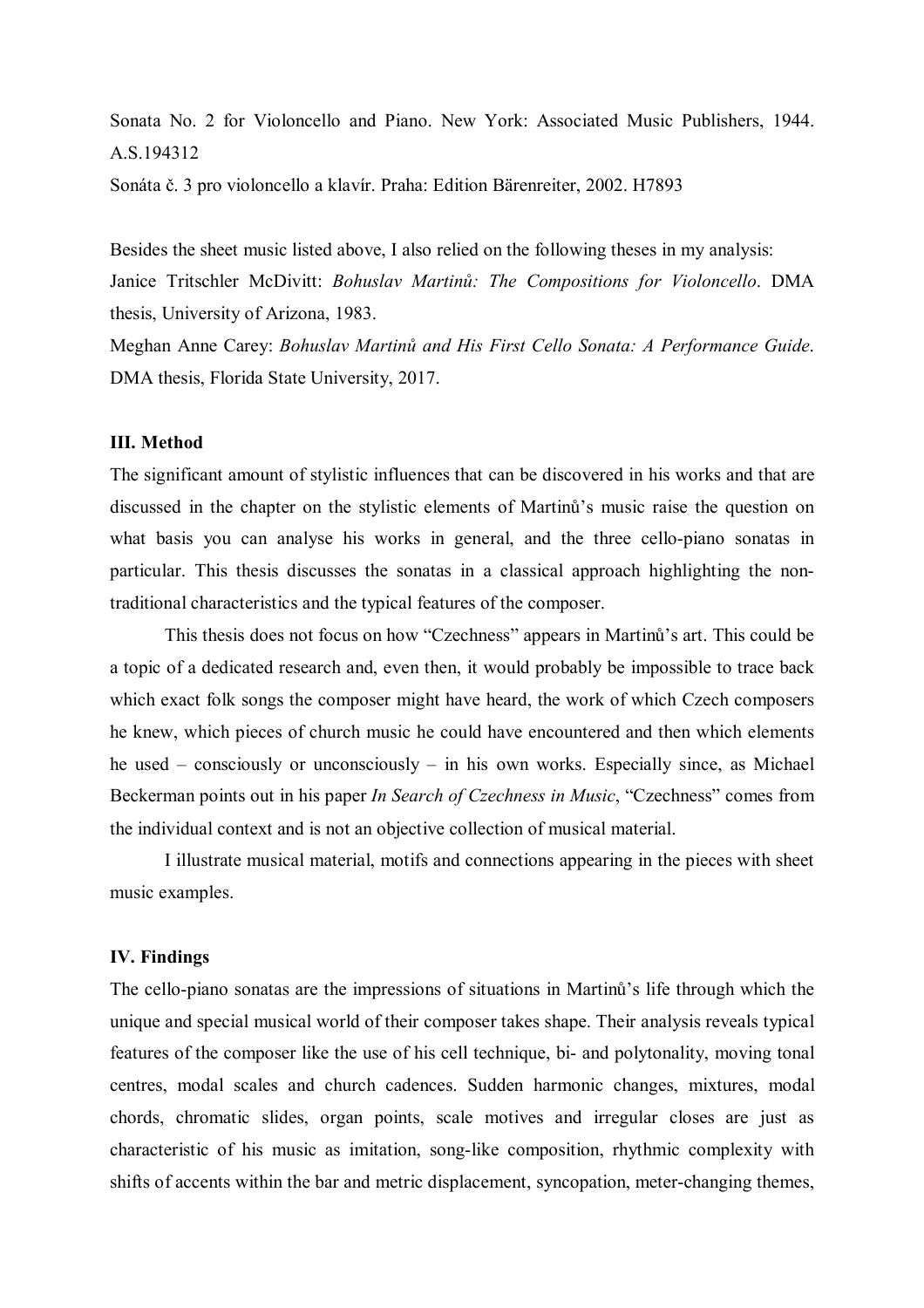elision and polymetry. You can also find examples for re-interpreting the grand form and the use of asymmetric blocks of music. It is also noticeable in the cello-piano sonatas – even though countless phenomena cover it up – that Martinů writes essentially tonal music. His works are most often built of third-based chords, triads and four-note chords but you will also find more complicated five-, six- or seven-note chords in abundance.

## **V. The documentation of activities related to the topic of this thesis**

5 December 2010, Budapest, Old Academy of Music. Martinů: *Sonata for Flute, Violin and Piano*, H. 254. with **Bán** Annamária (flute) and **Dancsó** Diána (violin).

12 March 2012, Kecskemét, the Hall of Újkollégium. Martinů: *Slovakian Variations*, H. 378. with **Jámbor** Janka (cello).

27 March 2012, Budapest, Old Academy of Music. Martinů: *Slovakian Variations* with **Jámbor** Janka.

23 August 2012, Kecskemét, Kodály Institute. Martinů: *Slovakian Variations* with **Jámbor** Janka.

September 2012, Pörtschach:  $19<sup>th</sup>$  International Johannes Brahms Competition. The Special Prize of the Jury for playing Martinů: *Slovakian Variations* to **Jámbor** Janka and **Nagy** Míra.

29 November 2012, Vienna, Universität für Musik und Darstellende Kunst Wien, Kammermusiksaal. Martinů: *Rossini Variations*, H. 290. with Tilly **Cernitori** (cello).

May 2013: CD-recording as a part of the thesis of Sebastian Skocic. Martinů: *Quartet for Oboe, Violin, Cello and Piano*, H. 315. with Susanne **Schäffer** (violin), Sebastian **Skocic** (oboe) and Iris **Cho** (violoncello).

6 December 2014, Budapest, Academy of Music, Room X. Martinů: *Rossini Variations* with **Jámbor** Janka.

21 January 2015, Budapest, Müpa Glass Hall. Martinů: *Slovakian Variations* and *Rossini Variations* with **Jámbor** Janka.